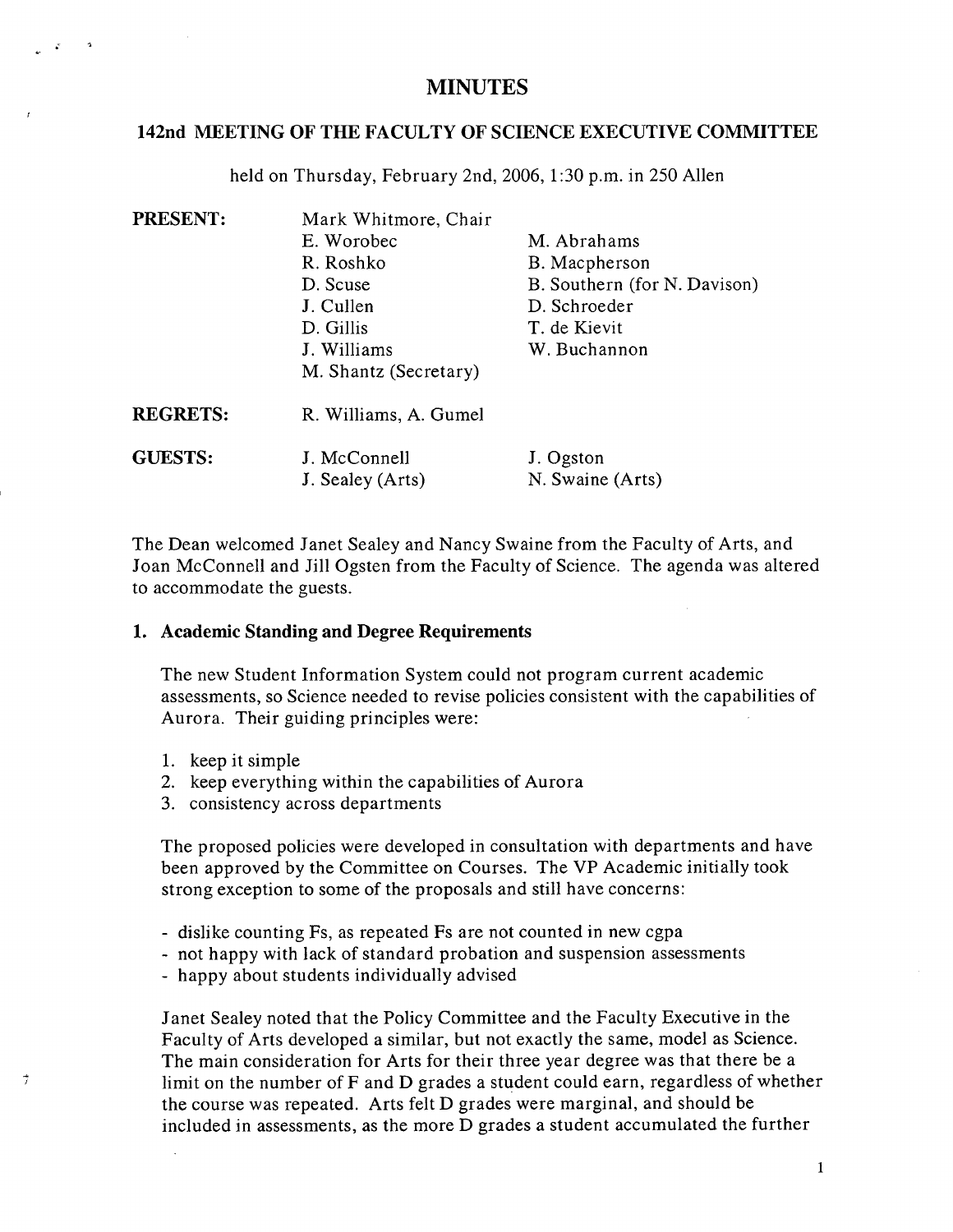away they could be from achieving a minimum C average. Students would be permitted a maximum of 30 hours of Fs, and a maximum of 42 hours of F and D grades combined. Arts did agree, after pressure from the VP Academic, to provide some accommodation for repeats in their assessment. Students were permitted an additional 12 hours of Fs and Ds if these courses were repeated. Janet noted that Arts students rarely repeat courses, unless they are aiming for a professional faculty. Joan McConnell noted that this is different in Science: students do repeat courses quite often, mostly for professional program entry, but also because Science programs had very specific course requirements.

Mark Whitmore noted that Science policies used the cgpa for assessment of General and Major students, but the Dgpa (Degree gpa) for Honours students. McConnell explained that the Aurora system had only two "operative" gpas - that is, gpas on which assessments would automatically be made: the TGPA (term) and CGPA (Cumulative). Any other gpa would not produce an automatic assessment, but would have to be done by way of a report. While it was not as advantageous for students, it was decided to use the cgpa because of time exigencies. Both Science and Arts hoped that there might be a customization arranged to make the dgpa an operative gpa. Whitmore thought that there was little interest in making this happen at this time. IT has agreed to stress the importance of this suggestion in our regulations.

Whitmore noted the VP Academic said that students would be limited to repeating a course only once. This has not yet been approved by Senate.

Whitmore also noted that the VP Academic expressed an interest in students achieving a certain GPA in Ui before being allowed to move into ANY faculty, including Arts and Science. Dean Sigurdson from Arts has met with the VP about this. Kerr's suggestion was that students have a 2.00 minimum, but after discussion, he was prepared to consider a 1.8. Whitmore provided this for information only, as he noted that this was not part of our new assessment.

**MOTION:** To recommend that the proposed Academic Standing and Degree Requirements be forwarded to Faculty Council for approval. Moved by D. Gillis and seconded by E. Worobec.

#### **CARRIED**

### **Approval of Minutes**

**MOTION:** To approve the minutes of the 141<sup>st</sup> meeting of the Executive Committee held on December 16, 2005. Moved by M. Abrahams and seconded by D.Scuse. **CARRIED** 

### **Course and Program Changes**

Associate Dean Worobec outlined the changes.

**MOTION:** To approve the course and program changes which were approved by the Faculty Committee on Courses. Moved by E. Worobec and seconded by J. Williams. **CARRIED**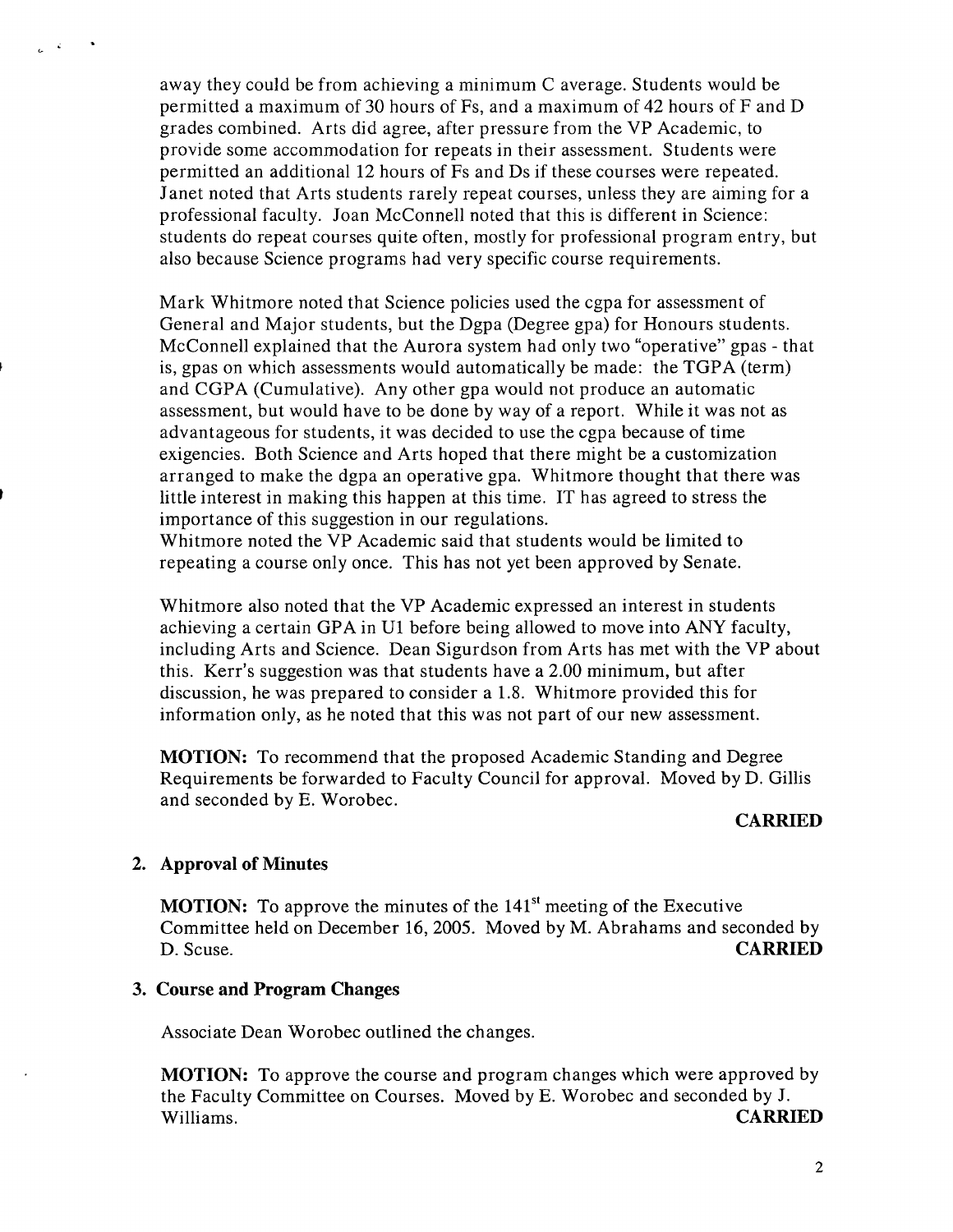# **Graduate Program Changes**

Associate Dean Mark Abrahams reported that Botany and Zoology have identical changes to their graduate supplementary regulations. They are both proposing a reduction in the number of required courses. The minimum at FGS is now 6 (MSc) and 6 (PhD).

**MOTION:** To recommend approval of the graduate program changes, subject to approval by the Faculty of Graduate Studies. Moved by M. Abrahams and seconded by D. Schroeder.

### **CARRIED**

### **Dean's Report**

 $\mathcal{L}_{\mathbf{G}}$  ,  $\mathcal{L}_{\mathbf{G}}$  ,  $\mathcal{L}_{\mathbf{G}}$ 

Dean Whitmore is currently working on:

- budget presentations
- academic assessments
- CFI applications and CRC searches
- a draft schedule for Academic Program Reviews

The meeting adjourned at 2:15 p.m.